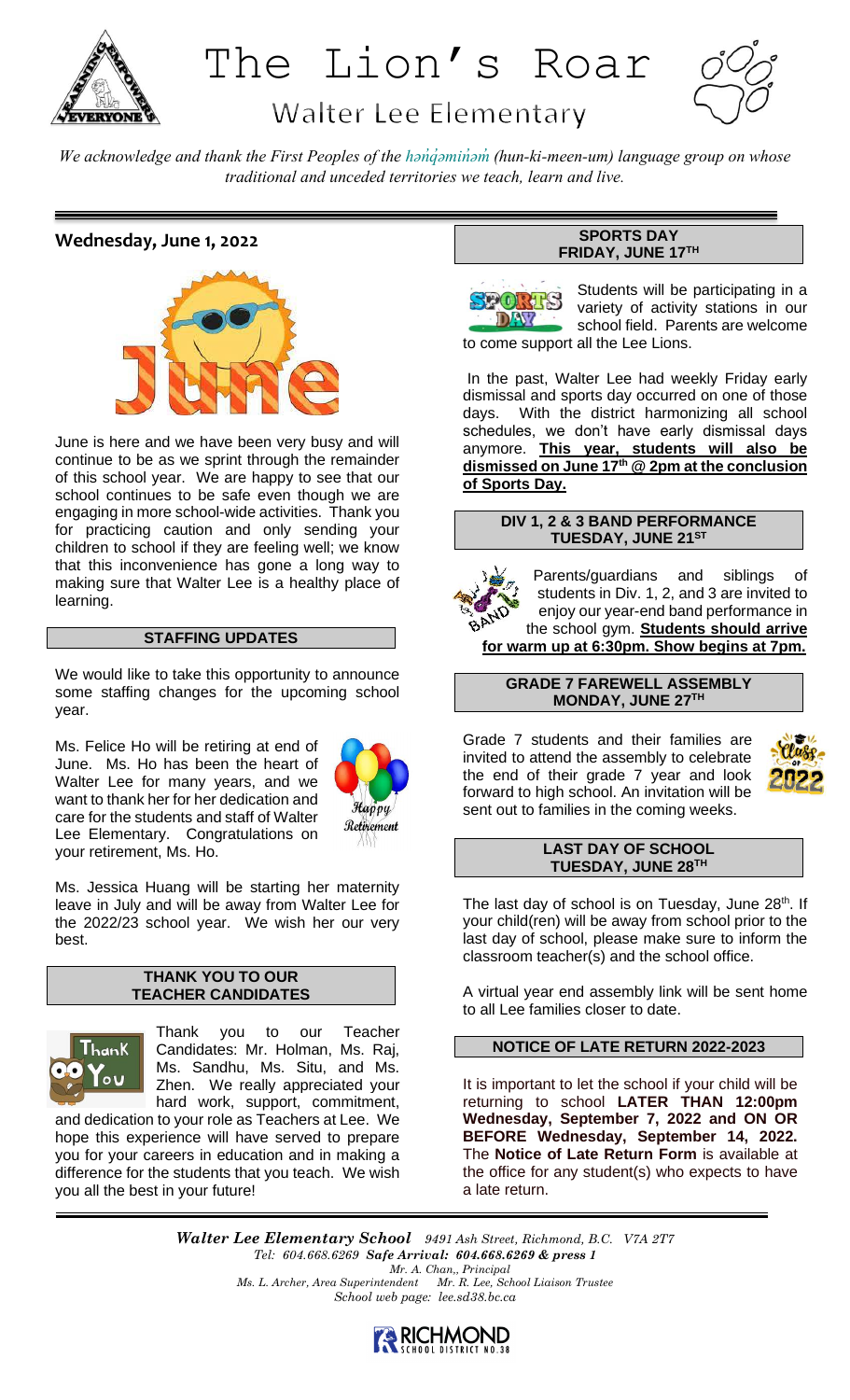

# The Lion's Roar



# **Walter Lee Elementary**

*We acknowledge and thank the First Peoples of the hən̓q̓əmin̓əm̓ (hun-ki-meen-um) language group on whose traditional and unceded territories we teach, learn and live.*

# **PARTICIPACTION COMMUNITY BETTER CHALLENGE**

The ParticipACTION Community Better Challenge is a nationwide initiative that rallies communities to sit less and move more. The goal is to engage families, friends, neighbours, schools, organizations, businesses and fellow community members to get active and track all physical activity through the ParticipACTION mobile App from **June 1 to 30.**

**Walter Lee will be taking extra time throughout the month of June to see if we can become more active, sit less and we encourage families to check out the website to join us: [https://www.richmond.ca/parksrec/sports/rmd](https://www.richmond.ca/parksrec/sports/rmdmoving/participaction.htm) [moving/participaction.htm](https://www.richmond.ca/parksrec/sports/rmdmoving/participaction.htm)**

How to Participate and Track Your Active Minutes It's easy to participate in the Community Challenge!

# Step 1: Download the **[ParticipACTION](https://www.participaction.com/en-ca/programs/app) app.**

By signing up for the app using your Richmond postal code, your individual move minutes will be tracked and counted toward Richmond's overall score.

Step 2: Sign up for the Community Better Challenge The ParticipACTION Community Better Challenge is a national physical activity initiative that encourages Canadians to get active in search of Canada's Most Active Community. It is open to all individuals, organizations, and businesses. All minutes tracked on the app and website from June 1-30 count toward Richmond's total score (if using a Richmond postal code). **[Sign up](https://www.participaction.com/en-ca/programs/community-challenge) here.**

# Step 3: Track your Activity

Track your minutes using the app or on the website. You can even sync your fitness tracker with the app. Remember, if you are tracking on behalf of a group, organization or for other family members, you will need to track those minutes on the **[ParticipACTION](https://www.participaction.com/en-ca/programs/community-challenge) website.**

# **LOST AND FOUND**



All items that have been collected in the Lost and Found will be displayed on tables outside the hallway by the gym. Parents are welcome to come into the school through the main

entrance and have a look. **Items not collected by June 24th will be donated to charity.**

## **PARENT INPUT - CLASS PLACEMENTS FOR 2022-2023 SCHOOL YEAR**

If you would like the opportunity to provide the school with information about your child's placement for next year, you are welcome to send a letter to Mr. Chan at [alchan@sd38.bc.ca](mailto:alchan@sd38.bc.ca) by **Monday, June 6th .** We will not accept any letters that come in after June  $6<sup>th</sup>$ . The information you provide should **not include a request for a specific teacher**, but rather some important personal or educational information that will assist us in our decision. Please be aware that the final decision regarding placement needs to be a schoolbased decision.

#### **IF YOUR CHILD IS NOT FEELING WELL**

Please refer to the **[daily health declaration](http://www.bced.gov.bc.ca/bulletin/20220121/daily-health-check---jan-2022.pdf)** prior to sending your child(ren) to school.

- If your child is not feeling well, please keep them at home until they are better.
- If your child has a fever or has vomited, please wait **at least 48 hours and symptom-free** before sending your child back to school.
- If your child has tested positive for COVID-19, the child would need to **quarantine 5 days and become symptom-free** before sending your child back to school.



Please make sure to call our Safe Arrival Line at **604-668-6269 Press 1** to report your child's absence. Thank you for your cooperation in keeping our school a safe and healthy place!

#### **PAC UPDATES**

# **PAC AGM & JUNE PAC MEETING**





Our next remote PAC meeting is scheduled **for Wednesday, June 22nd at 7:00 pm via Zoom**. This will be our final PAC meeting for this school year and our Annual General Meeting. **Elections for our PAC Executive Positions for** 

**2022/2023 will be held.**

We are **currently looking for candidates** to hold Executive Positions. All positions can be shared. If you would like to attend or further information, please email us at [LeeElementaryPAC@gmail.com](mailto:LeeElementaryPAC@gmail.com) to receive Zoom details and position descriptions.

*Walter Lee Elementary School 9491 Ash Street, Richmond, B.C. V7A 2T7 Tel: 604.668.6269 Safe Arrival: 604.668.6269 & press 1 Mr. A. Chan,, Principal Ms. L. Archer, Area Superintendent Mr. R. Lee, School Liaison Trustee School web page: lee.sd38.bc.ca*